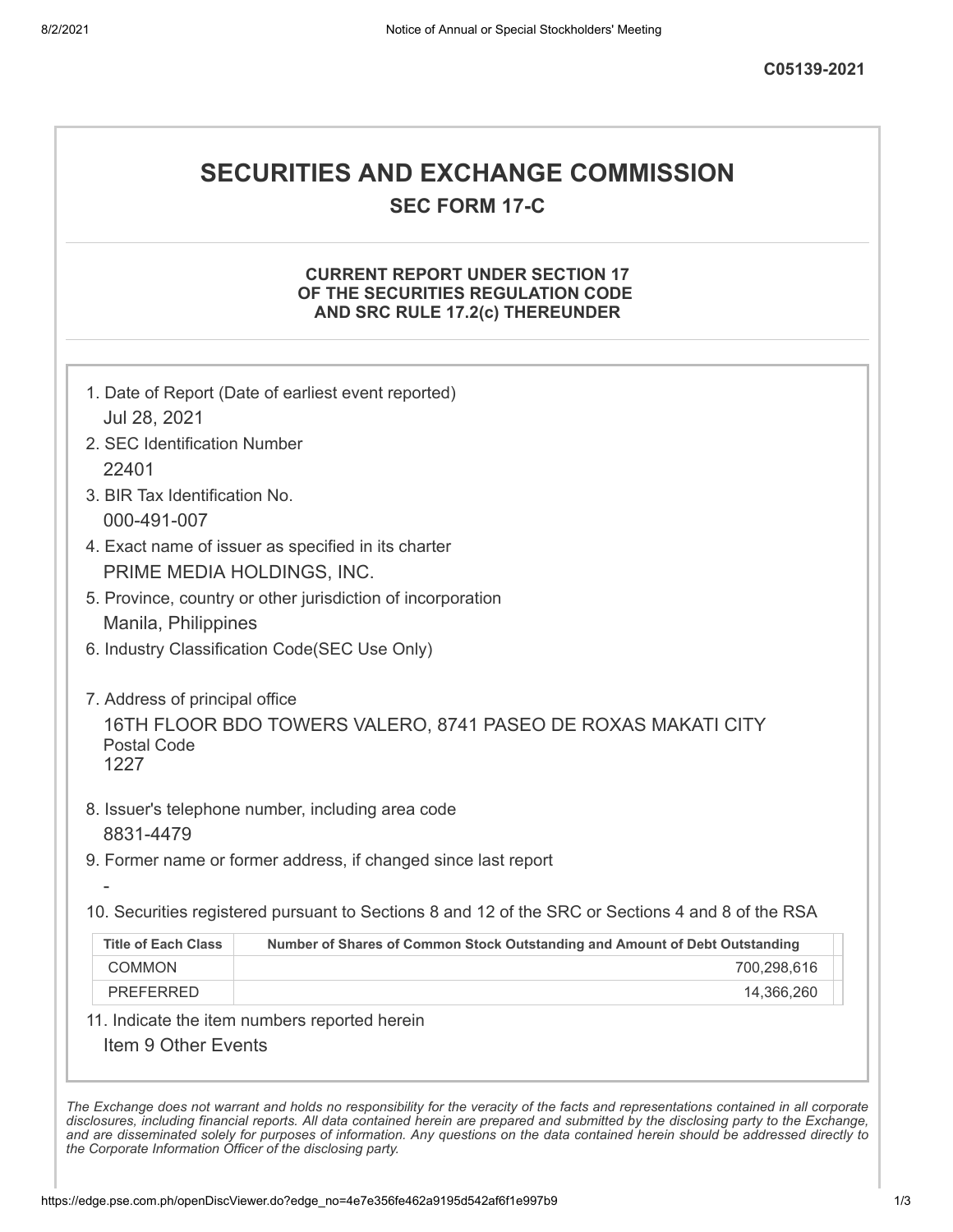# **Prime Media Holdings, Inc. PRIM**

### **PSE Disclosure Form 7-1 - Notice of Annual or Special Stockholders' Meeting** *References: SRC Rule 17 (SEC Form 17-C) and Sections 7 and 4.4 of the Revised Disclosure Rules*

**Subject of the Disclosure**

Notice of 2021 Annual Stockholders' Meeting

**Background/Description of the Disclosure**

Notice of 2021 Annual Stockholders' Meeting

#### **Type of Meeting**

annual

Special

| Date of Approval by<br><b>Board of Directors</b> | Jul 28, 2021                                                                                                           |  |
|--------------------------------------------------|------------------------------------------------------------------------------------------------------------------------|--|
| Date of Stockholders'<br><b>Meeting</b>          | Sep 22, 2021                                                                                                           |  |
| Time                                             | $2:00$ P.M.                                                                                                            |  |
| Venue                                            | 16F BDO Towers Valero, 8741 Paseo de Roxas, Makati City via Virtual Meeting/Video<br>Conferencing/Remote Communication |  |
| <b>Record Date</b>                               | Aug 12, 2021                                                                                                           |  |